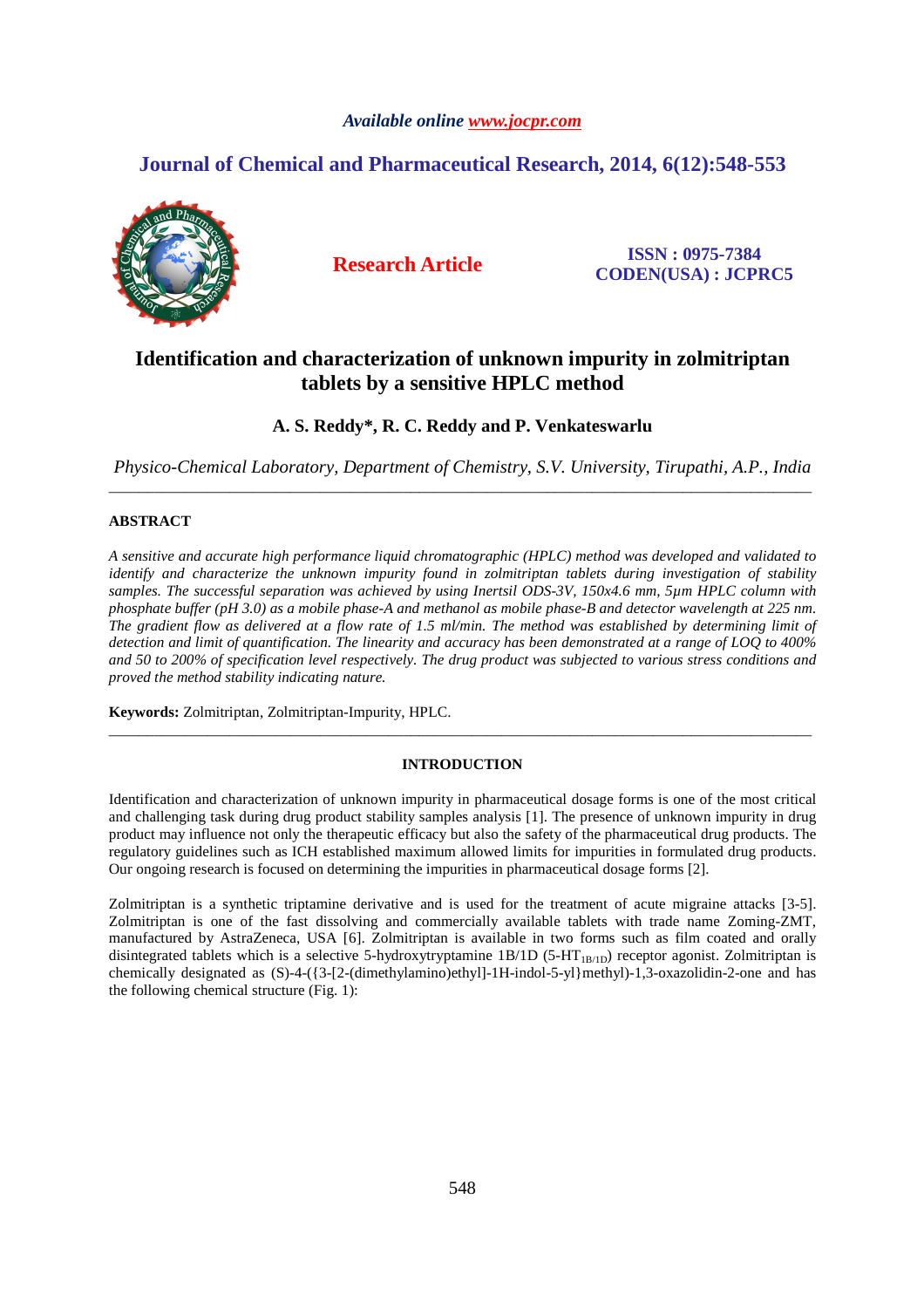

*\_\_\_\_\_\_\_\_\_\_\_\_\_\_\_\_\_\_\_\_\_\_\_\_\_\_\_\_\_\_\_\_\_\_\_\_\_\_\_\_\_\_\_\_\_\_\_\_\_\_\_\_\_\_\_\_\_\_\_\_\_\_\_\_\_\_\_\_\_\_\_\_\_\_\_\_\_\_*

**Fig.-1: Chemical structure of the zolmitriptan molecule** 

Zolmitriptan has the empirical formula  $C_{16}H_{21}N_3O_2$  with a molecular weight of 287.36. Zolmitriptan is a white to almost white powder that is readily soluble in water. Zolmitriptan tablets are available as 2.5 mg (yellow) and 5 mg (pink) film coated tablets for oral administration. The film coated tablets contain anhydrous lactose NF, microcrystalline cellulose NF, sodium starch glycolate NF, magnesium stearate NF, hydroxypropyl methylcellulose USP, titanium dioxide USP, polyethylene glycol 400 NF, yellow iron oxide NF (2.5 mg tablet), red iron oxide NF (5 mg tablet), and polyethylene glycol 8000 NF.

Literature search revealed that, several analytical HPLC methods were reported for the quantitative determination of zolmitriptan and very few achiral and chiral HPLC methods were reported for the detection and quantification of related impurities in the drug substance zolmitriptan [7-10]. It's validated analytical performance in terms of major parameters such as selectivity, accuracy, precision and sensitivity is adequate for the routine quality control of the purity of zolmitriptan containing pharmaceutical formulations. The most important part of method is with help of single injection, quantification of zolmitriptan and its degradable impurities and identified unknown impurity.

The intension of this study is to identify and characterize the unknown impurity in zolmitriptan tablets and confirm the structure by chemical independent organic synthesis of this compound. NMR, IR, MS and LC–UV (DAD) techniques were employed for characterization. After that, a HPLC method was developed and validated for a rapid quantification of both zolmitriptan and the impurity in the tablets. System suitability, limit of detection (LOD), limit of quantification (LOQ) and linearity were established as per ICH guidelines [11, 12].

## **EXPERIMENTAL SECTION**

#### **Materials and reagents**

All experiment work was performed using HPLC grade monobasic potassium phosphate, methanol and orthophosphoric acid were procured from Merck Chemicals Ltd., India. Acetonitrile and triethylamine were procured from Sigma Aldrich Chemicals Pvt. Ltd., India. HPLC grade milli-Q water was generated in-house from Millipore water purification system. The samples, standards, identified unknown impurity and excipients used in this study were obtained from "Creative Organics Limited", Bangalore, India. Analytical samples are charged in climatic chambers at room temperature and accelerated conditions.

## **Chromatographic system and conditions**

The high performance liquid chromatograph (HPLC) consisted of Waters alliance system, equipped with automatic sample injector and PDA detector. For chromatographic analytical data collection and calculation water's empower software was used. Mobile phase-A was prepared by dissolving 2.72 g of monobasic potassium phosphate in 2000 ml milli-Q water, sonicated for dissolved and filtered through nylon membrane filters under vacuum. To this solution, added 6 ml of triethylamine and adjusted the pH to  $3.00\pm0.05$  with 25% diluted orthophosphoric acid solution. Methanol was used as mobile phase-B. Both mobile phases were prepared freshly before each experiment conducted and degassed prior to use. Diluent was prepared by mixed mobile phase-A and mobile phase-B in the ratio of 850 ml and 150 ml respectively.

After conducting many trails with different columns, mobile phases and chromatographic conditions, the analytical method is optimized using an Inertsil ODS-3V, 150x4.6 mm, 5µm column. The mobile phase flow rate is 1.5 ml/min with gradient program. The monitoring wavelength is 225 nm and the injection volume is 5 µL with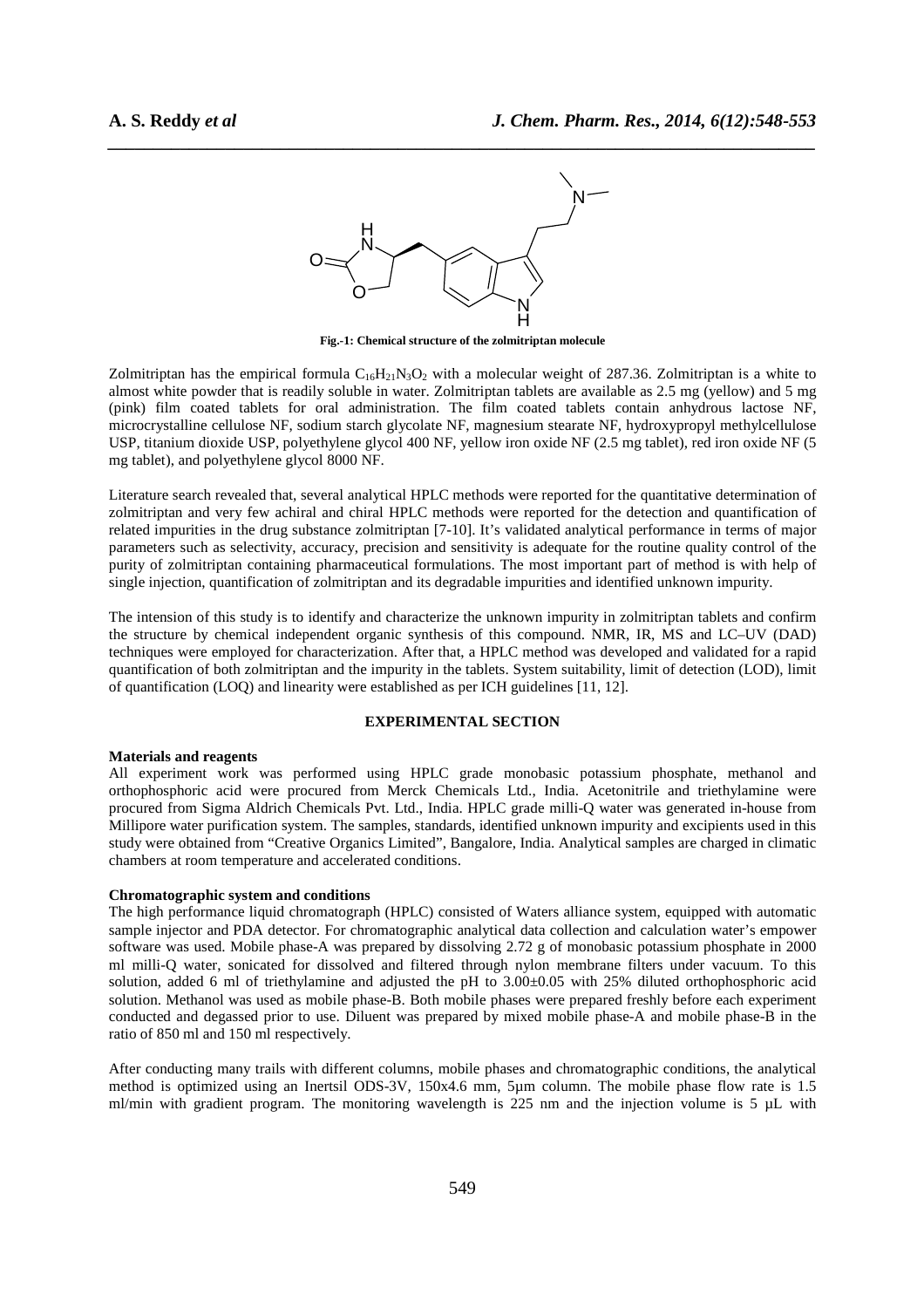maintaining column oven temperature with 35ºC, sample compartment temperature with 25˚C and HPLC analysis was conducted at room temperature. Gradient program of mobile phase is given in Table 1:

*\_\_\_\_\_\_\_\_\_\_\_\_\_\_\_\_\_\_\_\_\_\_\_\_\_\_\_\_\_\_\_\_\_\_\_\_\_\_\_\_\_\_\_\_\_\_\_\_\_\_\_\_\_\_\_\_\_\_\_\_\_\_\_\_\_\_\_\_\_\_\_\_\_\_\_\_\_\_*

| Time (Min) | Mobile phase $(A\%)$ | Mobile phase $(B\%)$ |
|------------|----------------------|----------------------|
| 0.01       | 90                   | 10                   |
| 15.0       | 90                   | 10                   |
| 20.0       | 50                   | 50                   |
| 20.5       | 90                   | 10                   |
| 25.0       | 90                   |                      |

| Table-1: Gradient program for HPLC system |  |
|-------------------------------------------|--|
|-------------------------------------------|--|

Analysis was carried by using optimized chromatographic conditions on stability samples and various stressed samples as well as to identify the unknown impurity at RRT. The unknown impurity clearly identified in accelerated stability samples of 6 months station and observed maximum detection at 225 nm.

#### **Standard and sample preparation**

Standard: Accurately weighed and transferred about 25.0 mg of zolmitriptan working standard in to 200 ml volumetric flask. To this, added about 140 ml of diluent, sonicated to dissolve and diluted to the volume with diluent.

**Sample:** Tablets were crushed in to a fine powder and transferred in to a 50 ml volumetric flask, added about 10 ml of diluent and shaken mechanically for 10 minutes. To this, added about 20 ml of diluent, sonicated for 20 minutes with intermittent shaking of 5 minutes interval, cooled to room temperature, diluted to the volume with diluent. The sample solutions were filtered through Millipore Nylon,  $0.45 \mu m$ ,  $33 \mu m$  membrane filters.

#### **RESULTS AND DISCUSSION**

#### **Method development and optimization**

The main objective of the HPLC method development and optimization was to achieve the separation of unknown impurity from all the associated nearest peaks. Initial trail was carried out using monobasic potassium phosphate buffer with pH 4.00±0.05 as mobile phase-A and acetonitrile as mobile phase-B on a C18 stationary phase with a 25 cm length, 4.6 mm ID and 5 µm particle size. Column and sample temperatures were fixed at 25°C, mobile phase flow rate was 1.0 ml/min and injection volume was 10 µl when zolmitriptan sample was spiked with all impurities. For this trail, the resolution between all impurities was observed  $>2.0$  and retention time for zolmitriptan was very high (about 30 minutes). By performed many trails with mobile phase gradient program change, column length and column temperatures, we achieved the less retention time for zolmitriptan and unknown peaks. Peak shapes of impurities are also improved. Based on several trails, another trail was carried out by using C18 stationary phase with a 15 cm length, 4.6 mm ID and 5 µm particle size with column temperature 35°C. The retention time of unknown impurity was observed about 10 minutes but peak shape was not satisfactory. To further improve the method gradient steps optimized with methanol in mobile phase-B, pH of mobile phase-A was reduced to 3.00±0.05, flow rate increased to 1.5 ml/min and injection volume fixed as 5 µl. Observed all impurities well resolved and unknown impurity peak shape found symmetrical and satisfactory.

## **Forced degradation studies**

Zolmitriptan drug product was exposed to 1N HCl,  $3\%$  H<sub>2</sub>O<sub>2</sub> and 1N NaOH at  $60^{\circ}$ C with continuous constant stirring. Zolmitriptan has shown significant sensitivity towards treatment of 1N HCl, 3% H<sub>2</sub>O<sub>2</sub> and 1N NaOH. The drug product was gradually undergone degradation with time in the above three solutions. No major degradation products were observed when zolmitriptan is stressed in photolytic and thermal conditions up to 48 hours. From the degradation studies peak purity test results derived from the PDA detector, confirmed that the unknown peak at RRT 0.77 of zolmitriptan. Peaks were homogeneous and pure in all the analyzed stress samples. No degradants were observed after 25 min in the extended runtime of 50 min of all the zolmitriptan samples. The developed HPLC method was found to be specific to the unknown impurity (RRT 0.77) in the presence of other impurities. The representative chromatogram for Zolmitriptan and its methyl impurity was shown in Fig. 2.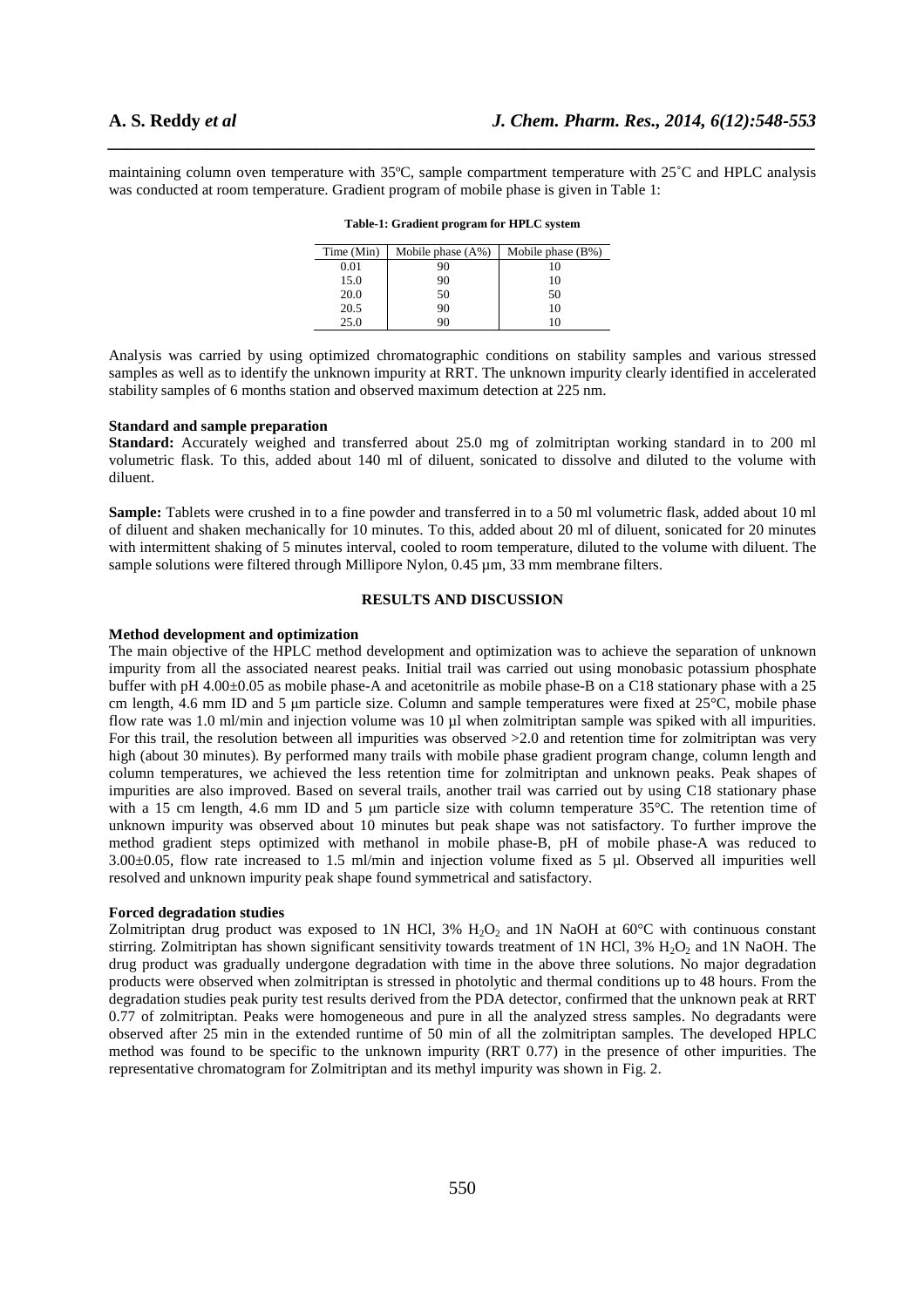

**Fig.-2: Representative chromatogram of zolmitriptan and zolmitriptan methyl impurity** 

#### **Method validation**

Sample solutions were prepared and analyzed using optimized chromatographic conditions with UV detection of 225 nm and quantified the all responses using empower software. The interference of excipients mixture and identified unknown impurity was also checked by injecting sample solutions of excipients mixture and identified unknown impurity. There was no interference observed due to excipients with impurity and zolmitriptan.

Linearity of the unknown impurity was established from LOQ to 400% of specification level. In the proposed method, zolmitriptan methyl impurity obeys Beer-Lambert's law over the concentration range of 0.309-10.301 µg/ml (Table 2) and the representative chromatogram was shown in Fig. 2. The regression equation was found to be  $y = 21404x - 2118.8$  with correlation coefficient 0.9994 (Fig. 3).

| <b>Sample Condition</b> | Concentration $(\mu\alpha/\mathrm{mL})$ | Area   |
|-------------------------|-----------------------------------------|--------|
| LO <sub>O</sub>         | 0.309                                   | 7197   |
| 60                      | 1.545                                   | 31319  |
| 80                      | 2.06                                    | 41595  |
| 100                     | 2.575                                   | 53189  |
| 120                     | 3.09                                    | 63321  |
| 160                     | 4.12                                    | 84704  |
| 200%                    | 5.15                                    | 105195 |
| 300%                    | 7.726                                   | 163187 |
| 400%                    | 10.301                                  | 220507 |

**Table 2: The experimental results of impurity concentration and its chromatographic area** 

Accuracy of a method is defined as the closeness of the measured value to the true value for the sample. The recovery method was studied at concentration levels 50%, 100% and 200% of the specification level for unknown impurity in presence of placebo. The % recovery was calculated with respect to the standard and was achieved as 99.4, 100.2 and 99.9 for the above three level solutions respectively.

The detection limit of individual analytical procedure is the lowest amount of analyte in a sample which can be detected but not necessarily quantified as an exact value and quantification limit is the lowest amount of analyte in a sample which can be quantitatively determined with suitable precision and accuracy.

The limit of quantification (LOQ) and limit of detection (LOD) were based on the standard deviation of the response and the slope of the constructed calibration curve, as described in International Conference on Harmonization guidelines Q2 (R1). LOQ and LOD concentrations of zolmitriptan and unknown impurity determined based on standard deviation of response and slope method . Linearity graph of concentration in µg/ml (X-axis) versus peak area response (Y-axis) was plotted and calculated correlation coefficient, slope of regression line and RSD of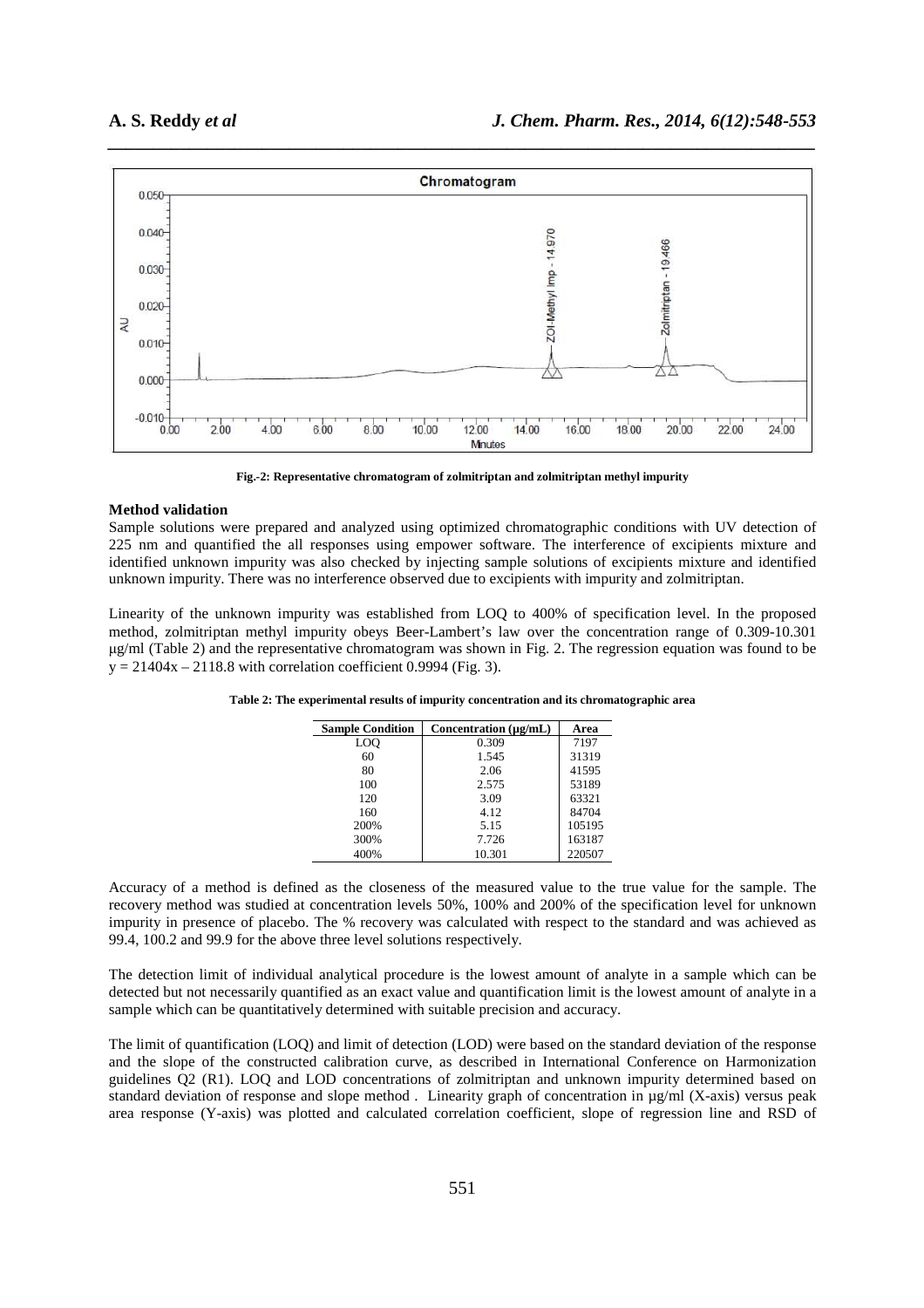regression line. LOD and LOQ concentrations of zolmitriptan and unknown impurity were determined on the basis of equation given below.

*\_\_\_\_\_\_\_\_\_\_\_\_\_\_\_\_\_\_\_\_\_\_\_\_\_\_\_\_\_\_\_\_\_\_\_\_\_\_\_\_\_\_\_\_\_\_\_\_\_\_\_\_\_\_\_\_\_\_\_\_\_\_\_\_\_\_\_\_\_\_\_\_\_\_\_\_\_\_*

Limit of Detection =  $(3.3 \text{ X } \sigma) / \text{ S}$ 

Limit of Quantification =  $(10 \text{ X } \sigma) / \text{S}$ 

Where,  $\sigma$  = Residual standard deviation of regression line. S = Slope of calibration curve.

Injected six replicate injections of these LOD and LOQ concentrations and ensured the peak is detected and responses were measured.



**Fig.-3: Plotted graph between zolmitriptan methyl impurity concentration and area response** 

Specificity and selectivity of the analytical method has been proved by analyzing the various stressed samples under optimized chromatographic conditions. No interferences with the analyte peaks due to placebo, blank, impurities and force degradation sample have been observed. On the basis of that, the method results specific for the qualitative analysis of zolmitriptan and its unknown impurity at RRT 0.77.

The peak purity angle should be less than peak purity threshold. It's indicating that all peaks are pure. According to the areas obtained and peak purity results, it can be concluded that all peaks are homogeneous under various forced degradation conditions. The purity factor for the drug product assures that there is no co elution of other peaks. Therefore, the method is specific and suitable for routine work.

## **CONCLUSION**

The proposed HPLC method developed for determination of zolmitriptan unknown impurities in pharmaceutical dosage forms were precise, accurate and specific. The method was completely validated showing satisfactory data for all the method validation parameters tested. The developed method is stability indicating and can be used for the routine analysis of production samples and also to check the stability of zolmitriptan samples.

### **Acknowledgements**

Authors are highly grateful to the Creative Organics Limited, Bangalore, India for providing research facilities and gift samples.

#### **REFERENCES**

[1] ICH guidance on "Impurities in drug products" Q3B (R2).